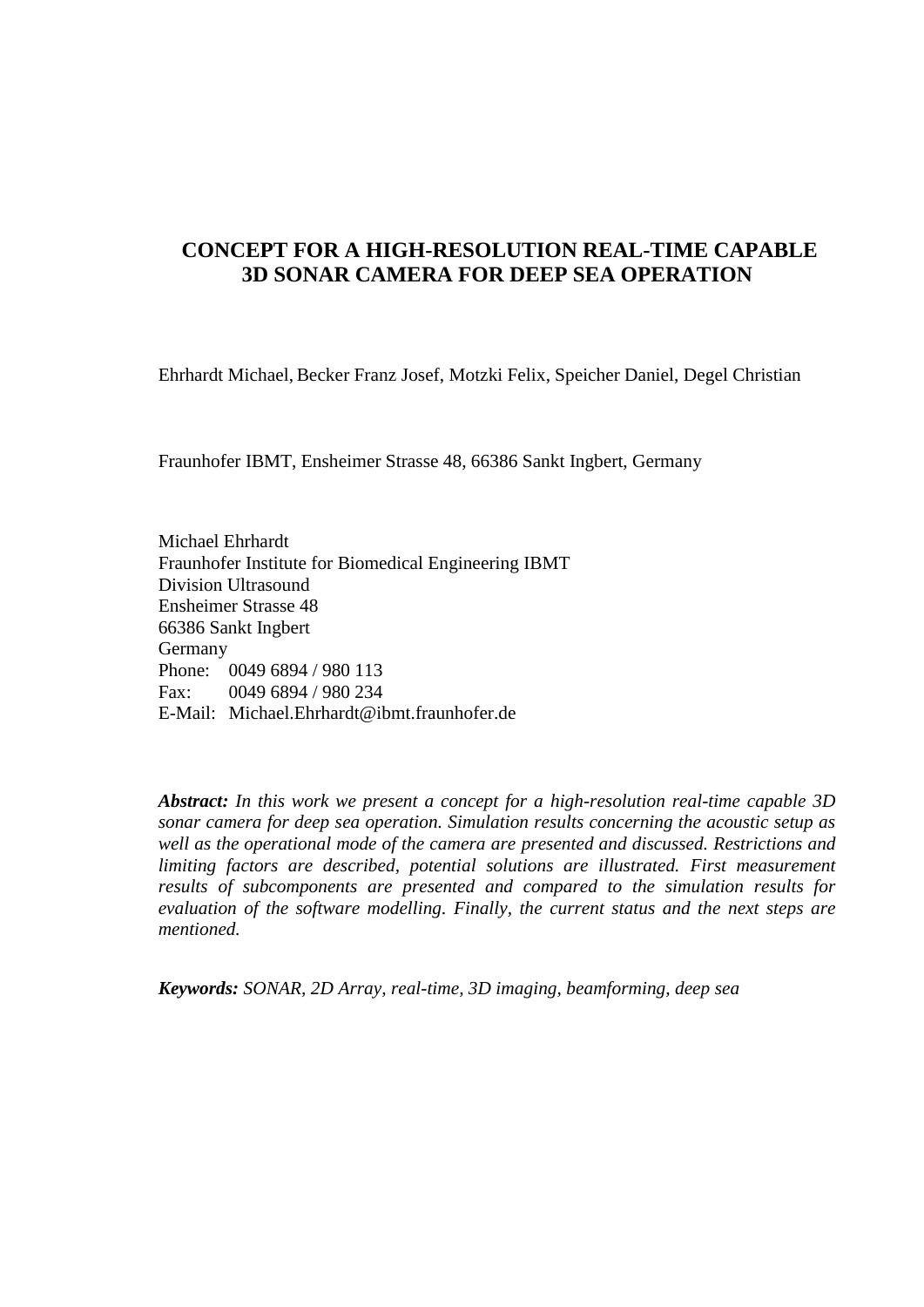## **1. MOTIVATION**

With its proceeding exploration the deep sea represents an increasingly attractive field for physical, biological, geological, [archaeological](http://www.dict.cc/englisch-deutsch/archaeological.html) as well as economic interests. Visualization tools which provide volumetric images of reasonable quality within an acceptable period of time are required in order to accomplish a comprehensive scientific exploration as well as an efficient economic utilization of the deep sea. As optical imaging systems are very restricted in the seafloor area due to the high concentration of suspended matter – especially during ongoing operations – acoustical imaging systems are the better choice in this field.

For this reason a high-resolution real-time capable sonar-system is required to ensure an adequate visualization for exploration and process monitoring purposes. To date there are very few volumetric data acquiring sonar-systems on the market which are not realtime capable in most cases and which are moreover not designed for deep sea usage. In addition, the spatial resolution of these systems is inadequate for many purposes.

The presented work deals with the development of a sonar-camera system which meets the requirements of this application field.

#### **2. APPROACH AND SYSTEM OVERVIEW**

The sonar camera is supposed to provide a spatial resolution in the region of few centimetres within short ranges (up to 15 m) and should ensure a sufficiently high frame rate (more than 10 frames per second). Furthermore, the camera needs to cover an adequately wide field of view in order to enable the visualization of processes without a continual realignment. Besides the electromechanical construction of the camera, aspects like suitable transmitting and receiving strategies as well as efficient data processing strategies are essential for the proposed device.

The acoustic antenna constitutes the centrepiece of the proposed camera system and essentially determines its performance. A two-dimensionally structured array with 1024 single elements was chosen to form a combined transmitting and receiving antenna. The centre frequency was designed to be 1 MHz in order to ensure an appropriate spatial resolution as well as an acceptable propagation loss. A pitch of  $2\lambda$  (3 mm) constitutes a compromise between the lateral resolution and the expanse of the visual field. The described antenna shows an aperture of 96 x 96 mm².

Actually, the antenna is supposed to insonify its maximum lateral imaging range, which strongly depends on the geometry of a single element. However, this sector can be specifically decreased by modifying the transmitting delays in order to increase the acoustic pressure in a certain field of interest which leads to an increased contrast level for this region.

The generation of the excitation signals as well as the digitalization of the received ultrasound signals will be performed by an electronic system which consists of a sonar beamformer with 128 channels [1] and an 8:1 multiplexing device. The pressure tolerant assembly system which has been approved in former projects should also be used for the mentioned sonar-camera [2]. For evaluating the deep sea suitability of the camera system, a pressure chamber which can be driven to a maximum test pressure of 600 bar and also allows functional tests of the camera under pressure is available.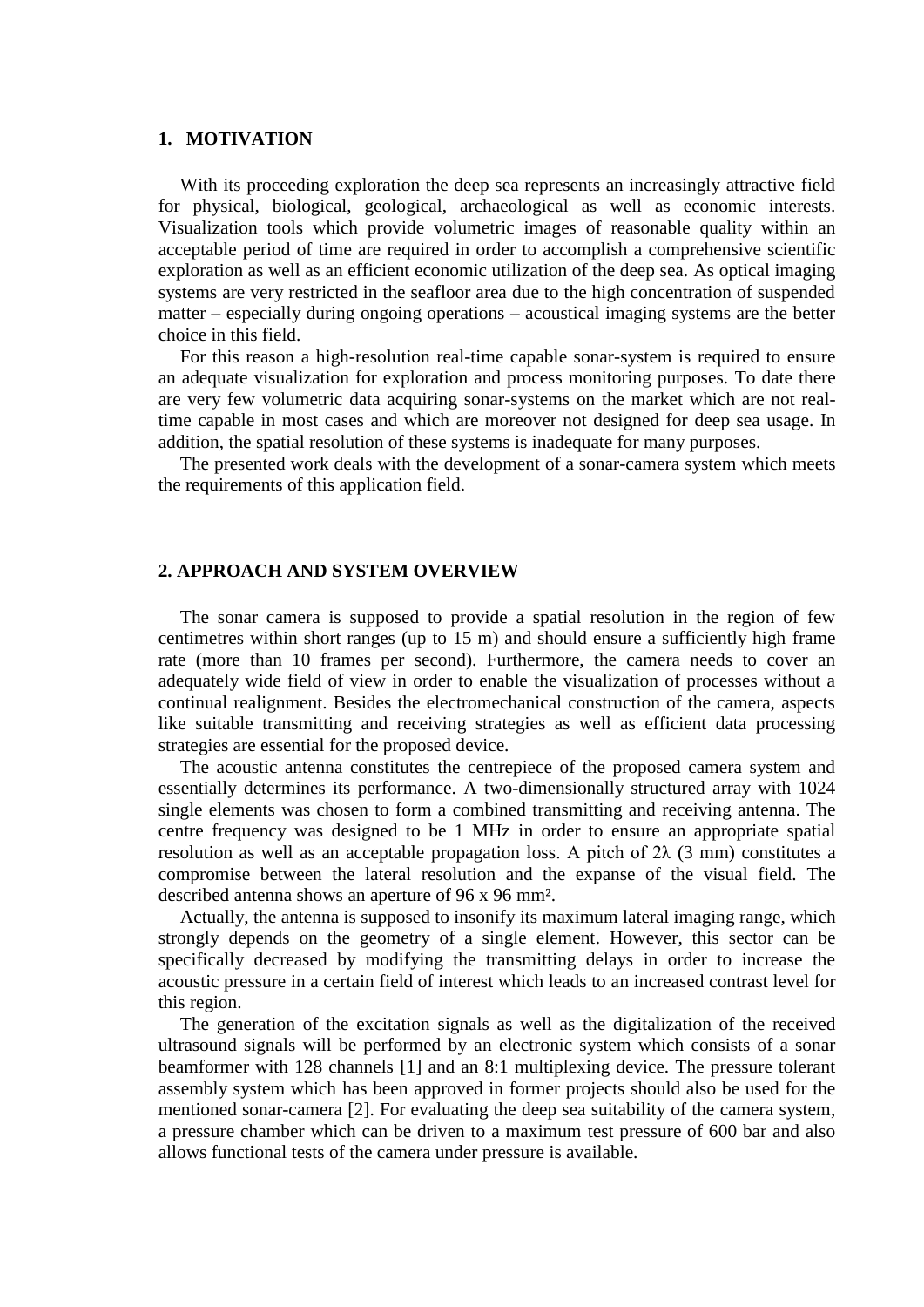#### **3. SIMULATION AND EXPERIMENTAL RESULTS**

By means of several different software simulation tools, possible design and operation concepts have been comparatively evaluated.

The *Scalp* software package (developed by the Fraunhofer IBMT) is based on the point-source-synthesis and allows the prediction of sound pressure fields depending on several transducer characteristics. By defocussed excitation of the single antenna elements, a 30° sound field opening angle (at -3 dB) can be achieved in elevational as well as azimuthal direction. This corresponds to the insonification of a field with an edge length of 5 m x 5 m at 10 m distance from the aperture (Fig. 1).



*Fig. 1: Simulated sound field and azimuthal x line*

The maximum achievable opening angle of the antenna is determined by the opening angle of a single element. This angle can be approximately calculated by the following equation [3],

$$
\Theta_{-3dB} = 2 \cdot \sin^{-1} \left( 0.44 \cdot \frac{\lambda_w}{e} \right) \tag{1}
$$

where  $\lambda_w$  indicates the acoustic wavelength in the propagation medium (in this case water) and *e* is the edge length of the transducer element.

Using the *Field* software package [4], simulations concerning the reconstruction of a point reflector have been performed. With these simulations, the lateral and axial resolution of the antenna as well as the reconstruction artefacts could be investigated.

Initially the artefacts due to trailing sound waves have been very strong, but with the aid of a transmitting apodization of the antenna elements, these artefacts could be efficiently suppressed (Fig. 2). However, the simulations show that the usage of a transmitting apodization leads to a reduction of the antenna's sound field opening angle. Therefore, a compromise has to be made in case of doubt, between the size of the insonified area and the quality of image.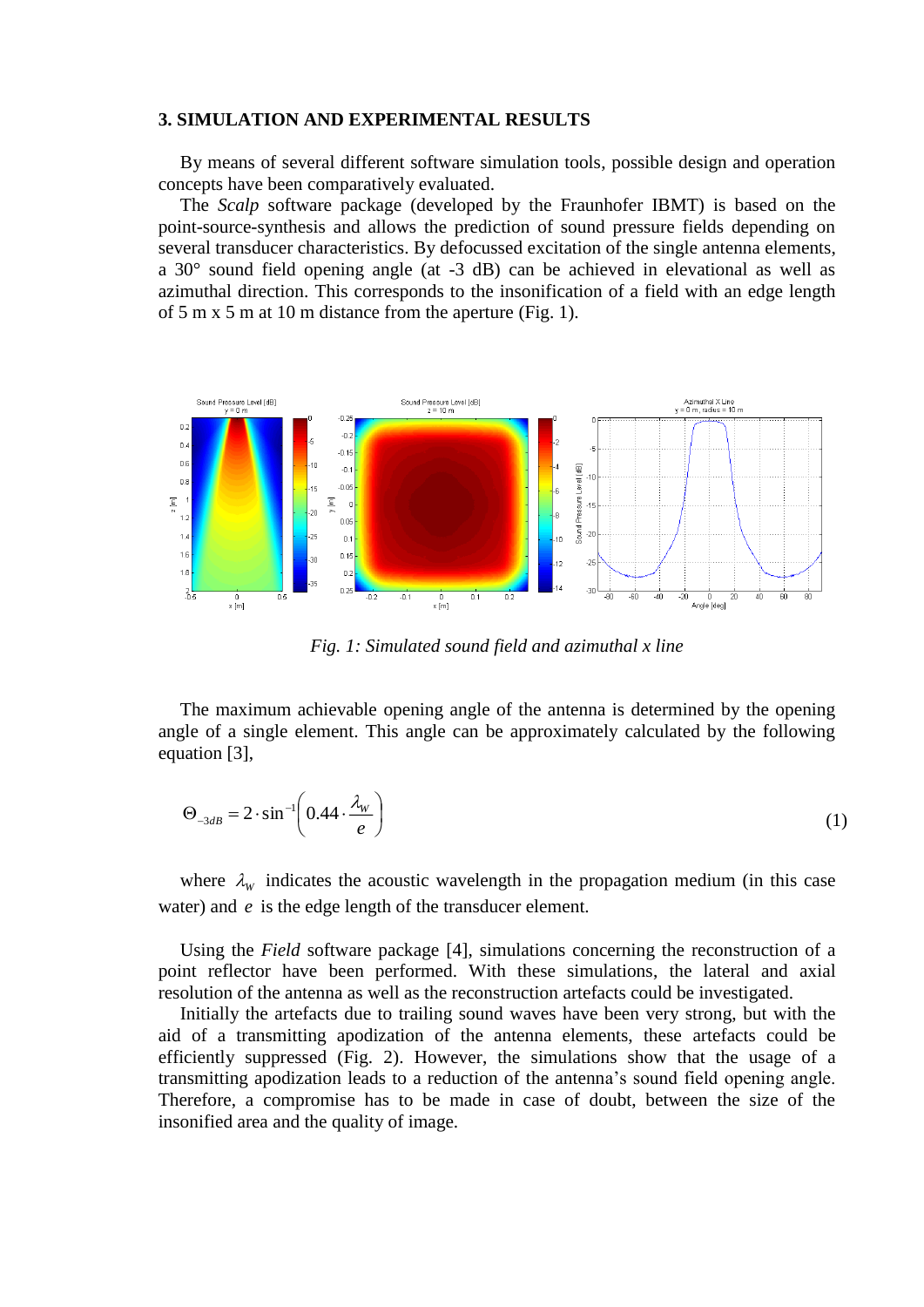

*Fig. 2: Reconstructed point source without transmitting apodization (above) and with transmitting apodization (below)*

In order to determine the spatial resolution of the antenna, the point spread function (PSF) was calculated. It describes the system's response to a point reflector within the insonified and reconstructed volume. The point reflector was placed on the centreline in front of the antenna at a distance of 1 m. After the image has been reconstructed, an axial and lateral projection onto the vertical and horizontal axis was accomplished in order to measure the -6 dB lateral and axial width of the PSF (Fig. 3).



*Fig. 3: Lateral and axial projection of the point spread function (PSF)*

At this position of the point reflector the lateral resolution of the antenna was calculated to approximately 18 mm while the axial resolution was computed to less than 1 mm (using a single cycle sinusoidal burst as excitation signal). The spatial distribution of the axial and lateral resolution within the sound field are shown below (Fig. 4).

Additional simulations show that the usage of frequency coded excitation signals combined with a matched filtering of the received signals leads to a significant increase of the SNR which allows it to make use of even heavily noisy receive signals in order to perform an acceptable reconstruction. Moreover, this method allows it to use longer sound signals without compromising the axial resolution of the system. Consequently more acoustic energy can be brought into the propagation medium resulting in a higher image contrast.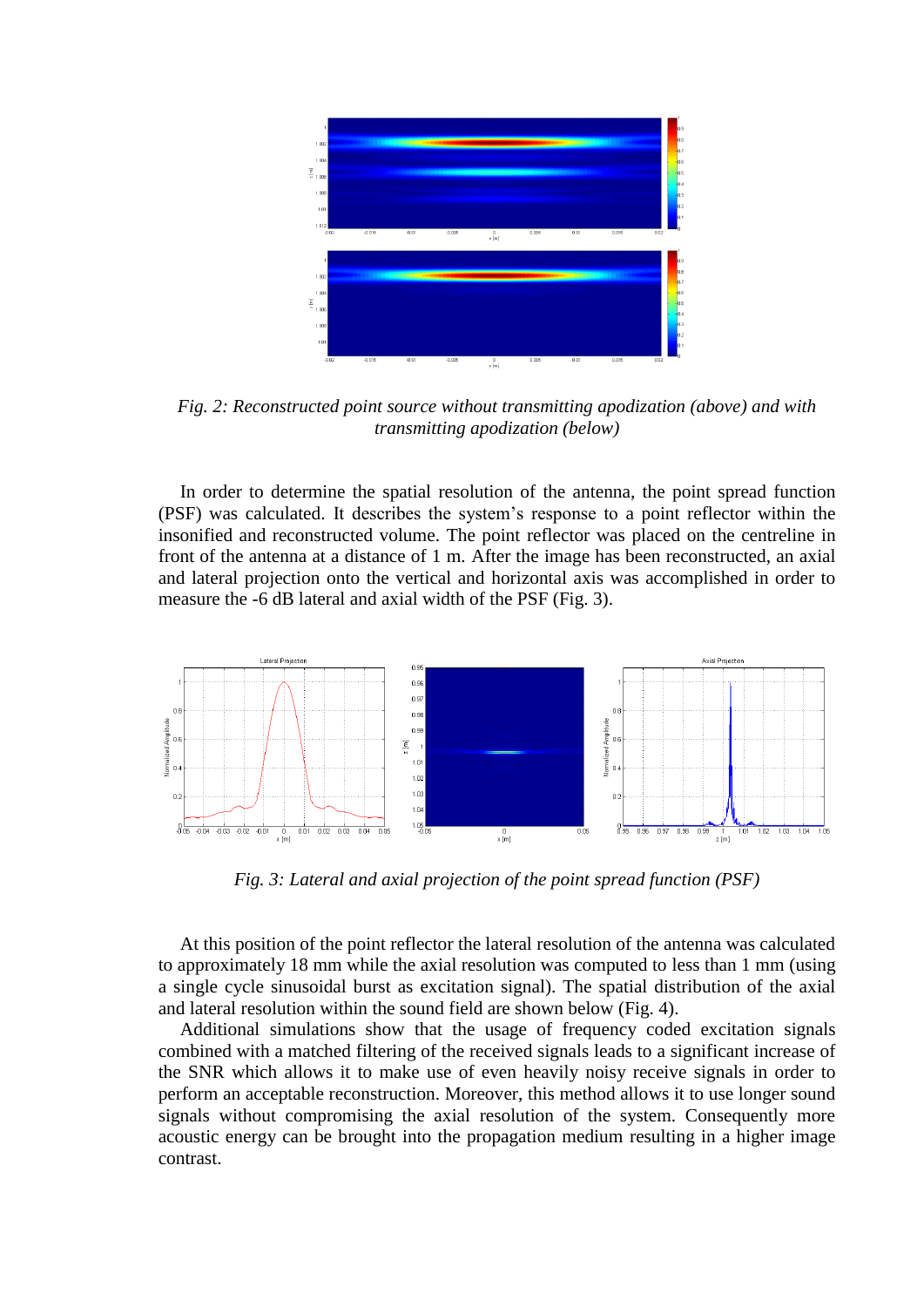

*Fig. 4: Spatial distribution of the antenna's axial and lateral resolution*

With the aid of the *PiezoCAD* software package (Sonic Concepts) several different piezoceramic materials have been evaluated concerning their performances. The acoustic matching layers have been selected in compliance with the KLM theory [5]. According to the simulation and measurement results, the most suitable transducer setup for the proposed application is a 3-1 composite of NCE 55 material (Noliac Piezoceramics) due to its relatively low electrical impedance and high values of  $\varepsilon_r$  and  $d_{33}$ .

In the simulation, this transducer achieved a bandwidth of approximately 80 % at a centre frequency of 1 MHz, which was exceeded in the experimental pulse echo measurement (Fig. 5).



*Fig. 5: Simulated and measured receive echo waveform and frequency spectrum of the test transducer*